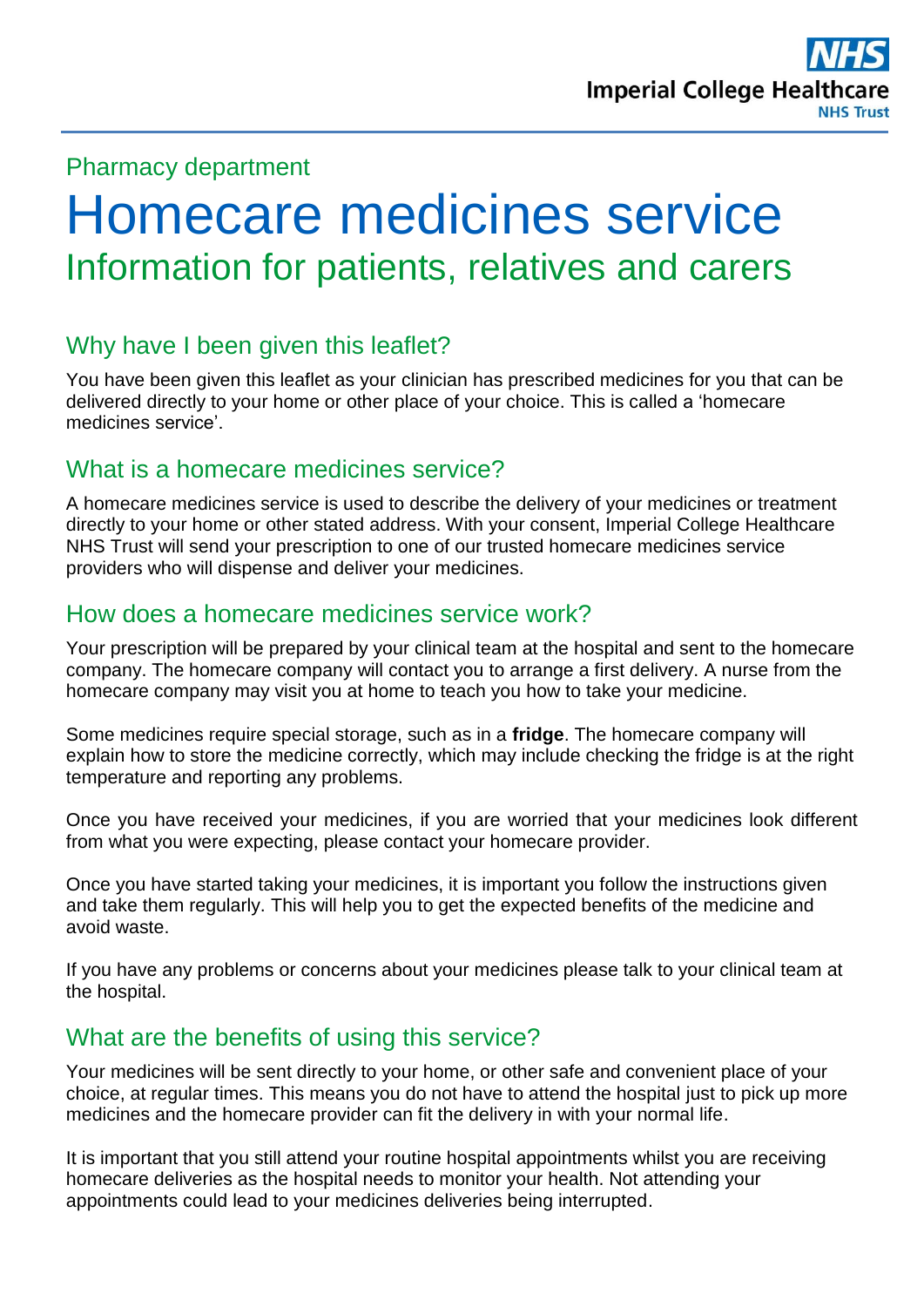## What are the delivery options?

Your delivery options may vary depending on your type of treatment. Deliveries are usually made by van delivery to your:

- home
- place of work
- named friend or relative's address

## Receiving your deliveries

It is your responsibility to ensure that someone is at home and available to receive your medicine at the arranged date and time. If something unexpected arises and you cannot accept your delivery you must contact the homecare company's customer service team in advance.

You must also be available to take phone calls from your homecare provider to confirm your delivery arrangements. If you change your phone number, you must let your homecare provider know. If they are unable to contact you, there may be delays to your delivery.

If you are receiving more deliveries than you need, or possibly not enough, it is your responsibility to discuss this with the homecare company's customer service team. Contact your clinical team at the hospital if you are running out of your medicines and a new delivery has not been arranged by the homecare company. If you have medicines at home when a new delivery arrives, check the older medicines are still in date and use these before starting the new delivery – unless you have been told otherwise.

### Regular blood testing

We will invite you to have regular blood tests to ensure that you are benefiting from your medicine, and it is not causing any side effects or problems. It is very important to attend all blood test appointments.

**We will not provide your prescription if you miss blood testing appointments.**

# What do I do if I have a problem?

Your homecare provider will provide you with a contact telephone number and out of hours contact information for their customer services department. **If you have a problem which requires medical assistance you should always contact your clinical team at the hospital.** 

If you are unhappy with the service provided by the homecare provider you should discuss this with the hospital as well.

#### About the homecare providers we use

The homecare providers we use are private companies who are not part of the NHS or our hospitals, but have been chosen by us to provide this service to you. The homecare provider we use will vary depending on which medicine or treatment you are receiving.

Occasionally we may change the homecare medicines service provider we use. This will always be managed with little to no effect to you. We always use tried and trusted homecare providers who can demonstrate years of experience in providing quality homecare medicines services.